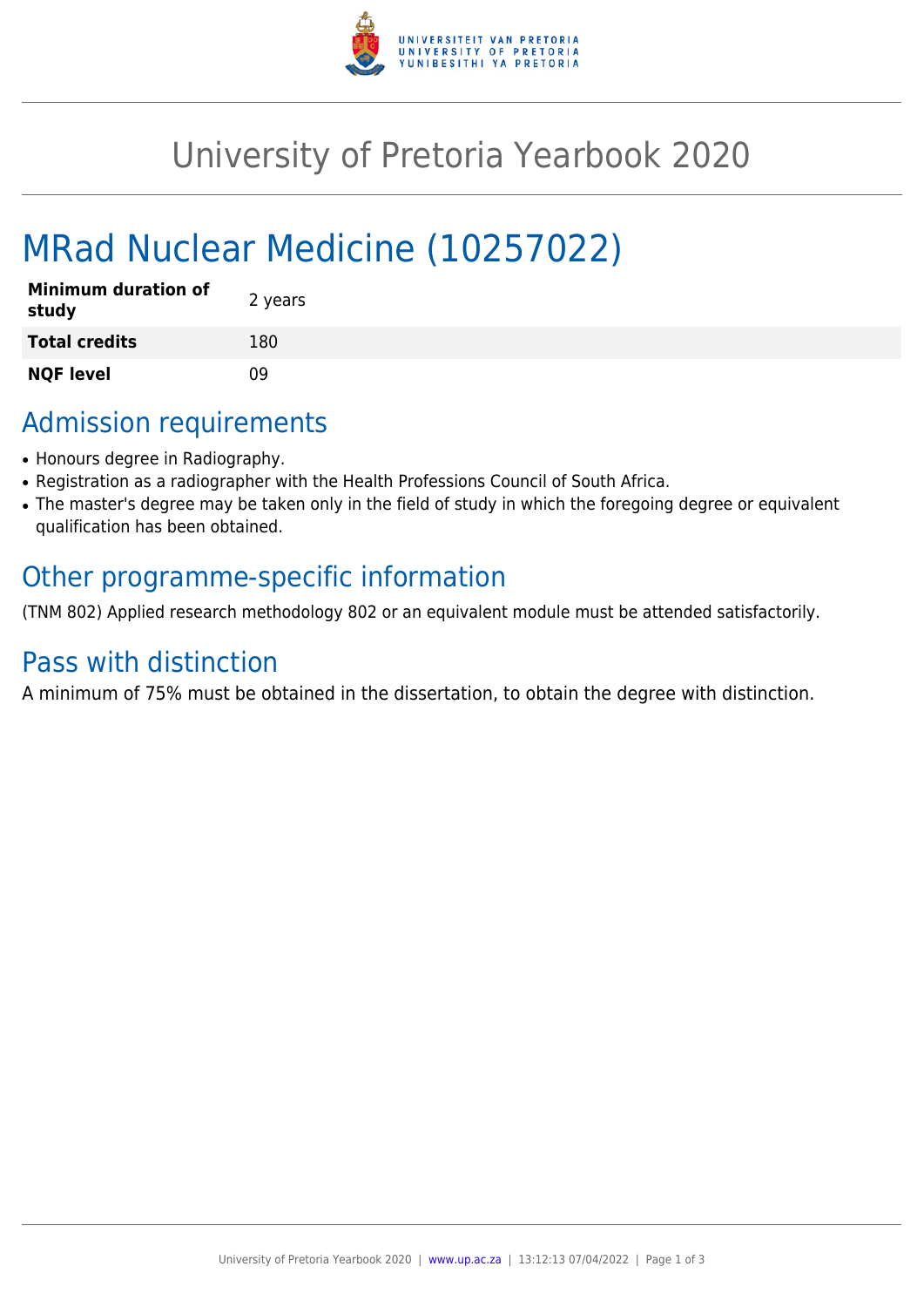

### Curriculum: Year 1

#### **Minimum credits: 180**

#### **Core modules**

[Dissertation: Nuclear medicine 890](https://www.up.ac.za/yearbooks/2020/modules/view/KDE 890) (KDE 890) - Credits: 180.00 [Applied research methodology 802](https://www.up.ac.za/yearbooks/2020/modules/view/TNM 802) (TNM 802) - Credits: 0.00